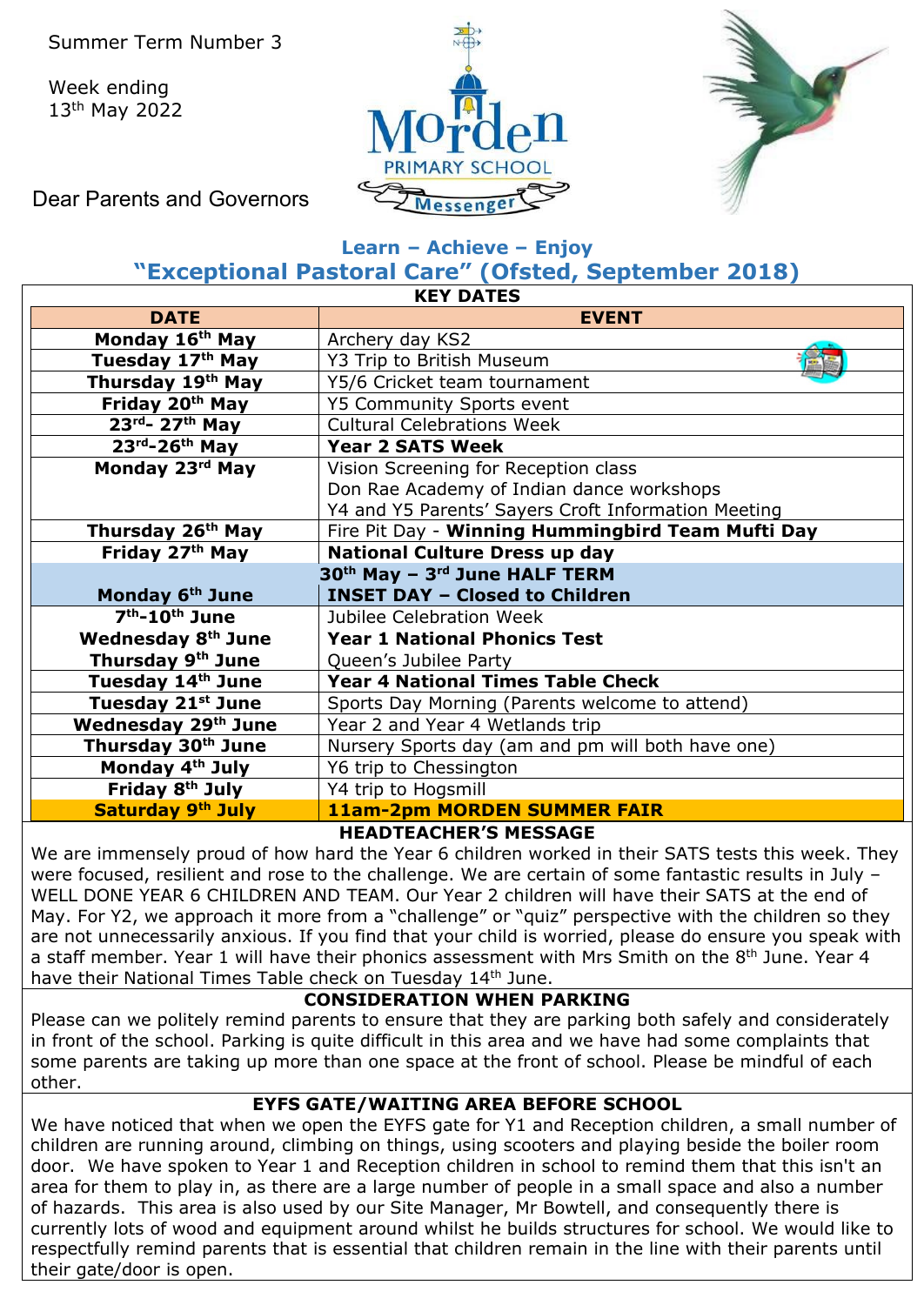|               | <b>LEARNERS OF THE WEEK</b><br>Congratulations this week's Learners of the Week<br>$w/e$ 13 <sup>th</sup> May Week 4 |                                                                                    |                                     |                                                                                        |  |  |  |  |
|---------------|----------------------------------------------------------------------------------------------------------------------|------------------------------------------------------------------------------------|-------------------------------------|----------------------------------------------------------------------------------------|--|--|--|--|
| <b>CLASS</b>  |                                                                                                                      | <b>LEARNER OF THE WEEK</b>                                                         | <b>HIGH 5 - VALUE WINNER</b>        |                                                                                        |  |  |  |  |
|               | <b>NAMF</b>                                                                                                          | <b>REASON</b>                                                                      | <b>NAMF</b>                         | <b>REASON</b>                                                                          |  |  |  |  |
| Yellow        | Noah                                                                                                                 | For completing his jobs when asked. Well<br>done, Noah!                            | Danilo                              | Challenge - for writing sentences<br>independently. Amazing!                           |  |  |  |  |
| Red           | Justin                                                                                                               | For his great effort in writing his sentences<br>in Literacy.                      | Maria                               | Teamwork - for always helping her friends in<br>class.                                 |  |  |  |  |
| Green         | Cleo                                                                                                                 | For her super weaving placemat decoration<br>in Art this week. Well done Cleo.     | Arthur                              | For continually achieving all the values, what<br>a superstar Arthur.                  |  |  |  |  |
| Blue          | Reyhan                                                                                                               | For doing his best to lead our P.E activity<br>on Wednesday.                       | Zafarullah                          | Resilience - for correcting his literacy work<br>very carefully.                       |  |  |  |  |
| Purple        | Iona                                                                                                                 | For writing a though-provoking story set in<br>an Asian culture.                   | <b>Siana</b>                        | Challenge - for ALWAYS aiming for the<br>challenges in every lesson.                   |  |  |  |  |
| <b>Silver</b> | Ezaan                                                                                                                | For working so hard and persevering with<br>new challenging swimming skills.       | Ilona                               | Responsibility - For showing excellent<br>listening and concentration in all subjects. |  |  |  |  |
| Gold          | Alixana                                                                                                              | For writing so clearly for the audience in<br>her dramatic tale, 'Chaperon Rouge'. | Everyone<br>in Gold<br><b>Class</b> | For showing ALL values throughout SATS<br>week.                                        |  |  |  |  |

### **HUMMINGBIRD WINNERS – Well done!**

Winners this week…

**BRONZE: Lyla, Oreece SILVER: Nickoy, Jaheim GOLD: Kyrah, Rhiley, Fawad PLATINUM: Sophia HUMMINGBIRD 2: ISIRELI – AMAZING WORK!!!**

#### **It's very close!!!**

Hummingbird Team Point Chart: Summer 1 2022

| <b>RIMARY SCHOOL</b><br>Learn - Achieve - Enloy |
|-------------------------------------------------|
|                                                 |

| whole school             | <b>Rufous</b> | <b>Comet</b> | <b>Zafiro</b> | <b>Xanthus</b> | <b>Firecrown</b> |
|--------------------------|---------------|--------------|---------------|----------------|------------------|
| week 1 w/c 18th<br>April |               |              |               |                |                  |
| week 2 w/c 25th<br>April | 65            | 65           | 63            | 73             | 68               |
| week 3 w/c 2nd<br>May    | 107           | 80           | 71            | 93             | 102              |
| week 4 w/c 9th<br>May    | 64            | 72           | 68            | 65             | 49               |
| week 5 w/c 16th<br>May   |               |              |               |                |                  |
| week 6 w/c 23rd<br>May   |               |              |               |                |                  |
| Total                    | 236           | 217          | 202           | 231            | 219              |
|                          |               |              |               |                |                  |

### **CULTURAL CELEBRATIONS WEEK**

During the week of the 23rd-27<sup>th</sup> May, we will be celebrating cultures within our school. The idea originated from our Head Boy – Isireli – and the PLT (Pupil Leadership team) have done an amazing job planning the week with Mrs Torreiro.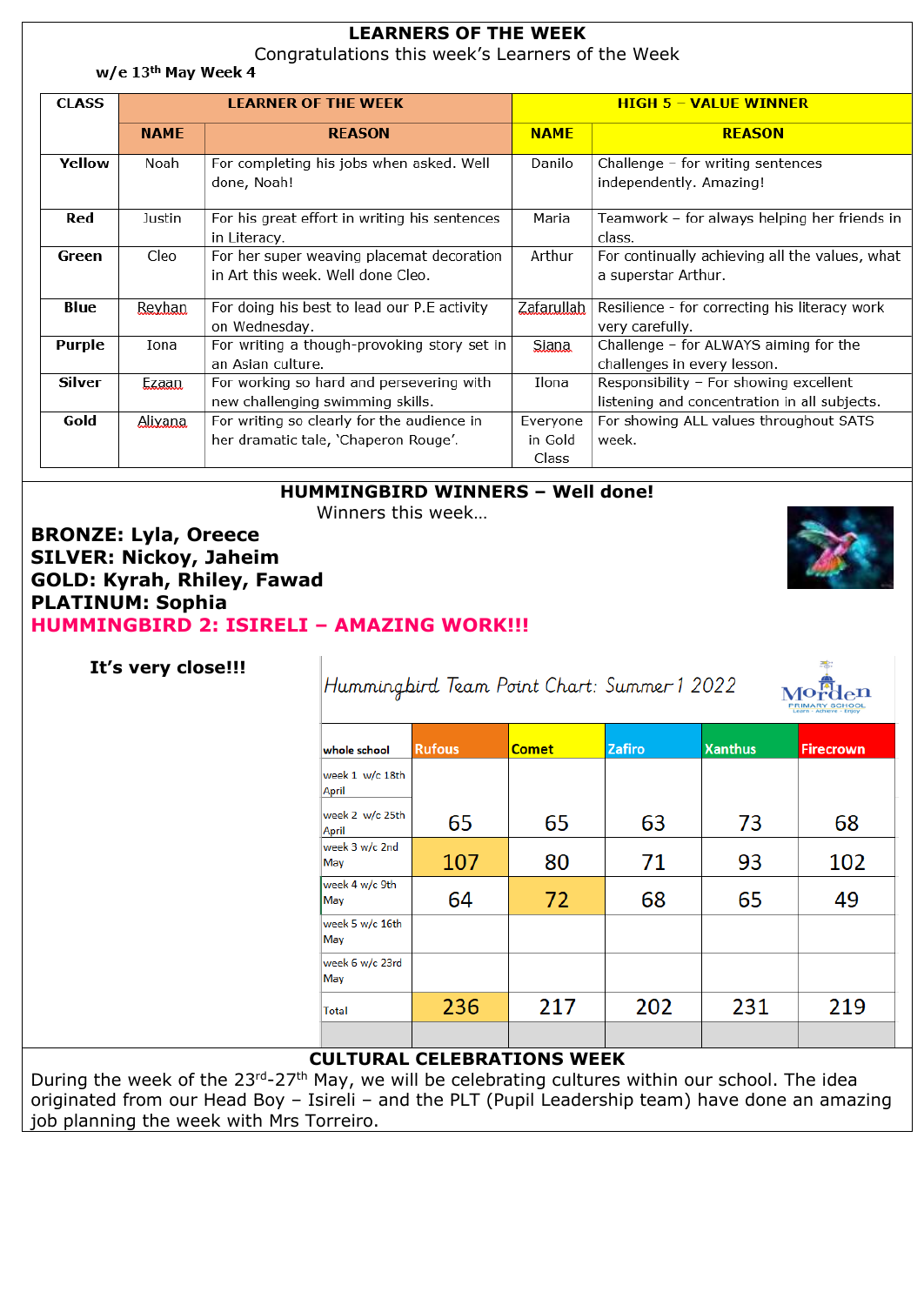Culture Celebration Week: 23 - 27 May 2022



Culture: the ideas, customs and social behaviour of a particular people or society. Many different thing make up a society's culture. These things include food, language, clothing, tools, music, arts, customs, beliefs, and religion.

| Monday                | Launch assembly.                                                                           |  |  |
|-----------------------|--------------------------------------------------------------------------------------------|--|--|
| Indian Dance workshop | Launch language competition (learn to say hello in different languages).                   |  |  |
|                       | Launch project (Children to research key facts, stories and songs about own country        |  |  |
|                       | and present in booklet/poster/power point - KS2; Whole class project for KS1 with          |  |  |
|                       | pictures/key facts/songs/dance from each country represented in the class)                 |  |  |
| Tuesday               | Class flags - we are  Class (create flag bunting to represent different cultures in        |  |  |
|                       | each class - display in class)                                                             |  |  |
| Wednesday             | Food Carousel (children to visit different food stations to try different food from around |  |  |
|                       | the world)                                                                                 |  |  |
| Thursday              | Fire Pit Day (Anansi spider stories to be shared around the fire)                          |  |  |
| Friday - National     | Culture Celebration assembly                                                               |  |  |
| Dress up day          | Slide show of activities from over the week                                                |  |  |
|                       | Each class to share one piece of learning over the week (project-based)                    |  |  |
|                       | Language competition winners                                                               |  |  |

## **JUBILEE CELEBRATIONS**

We are very excited to have a fun week planned to celebrate the historic achievement of Her Majesty Queen Elizabeth II's 70 year reign. Each child in the school will be given a special badge to commemerate this historic occasion. Please see below for the week of exciting events we have planned.

## **Tuesday – Decades day**

We will be celebrating the decades that the Queen has been on the throne. Each class will learn about the fashion, sports, music and big news from the decade.

### **Wednesday – Art and Design day**

Children will be participating in arts and crafts with a royal theme.

### **Thursday – Royal Variety Show and Garden Party**

In the morning we will be holding our very own Royal Variety Show. In the afternoon we will be planting trees and making a sustainability pledge. We will finish the day off with a Garden Jubilee Party on the field. On this day, we ask that the children dress up as royal kings, queens, princes or princesses OR wear red, white and blue.

### **Friday – Commonwealth Day**

Each class has been allocated a commonwealth county and will spend the day learning about this country.